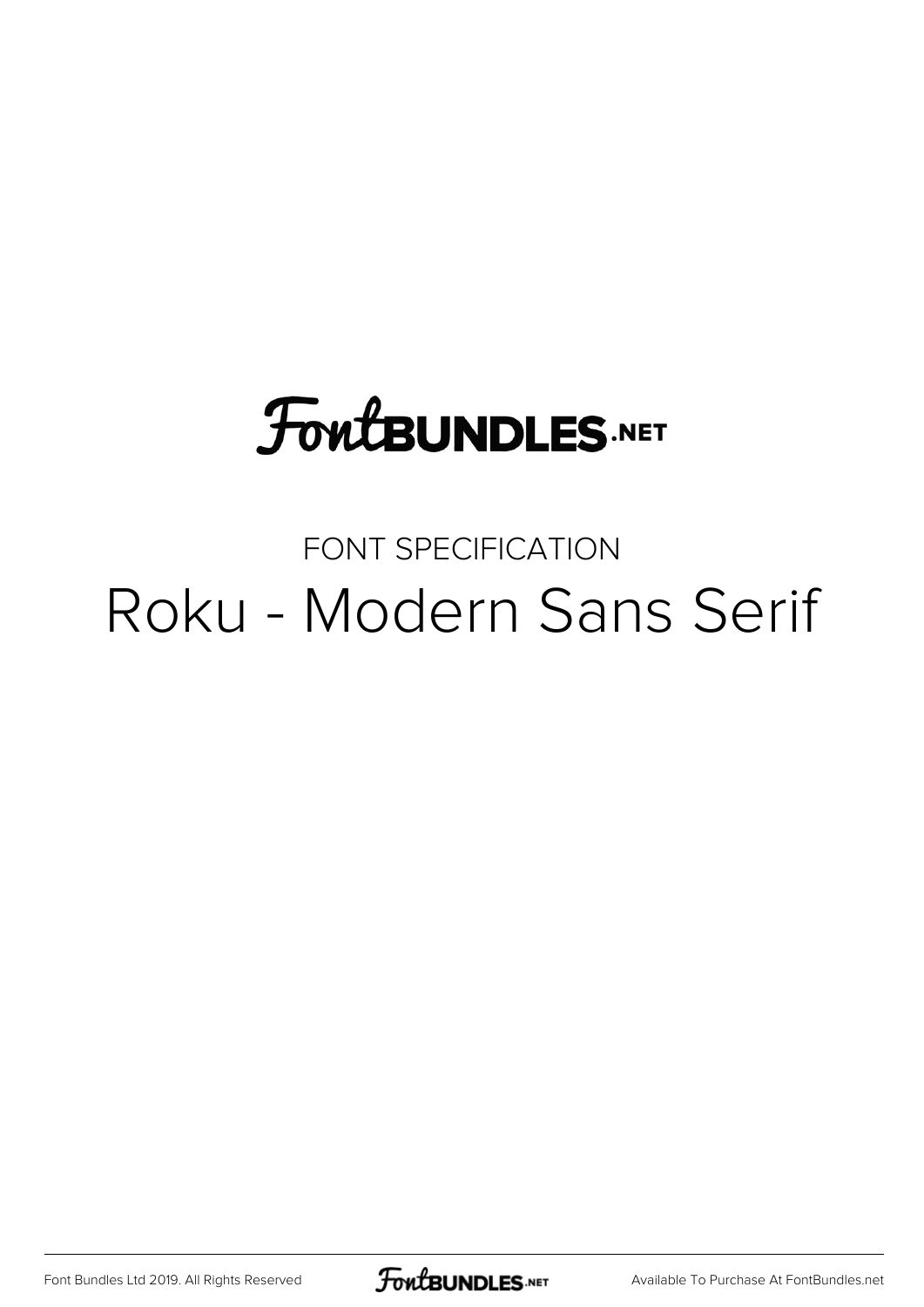#### Roku - Italic

**Uppercase Characters** 

## *ABCDEFGHIJKLMNOPORST*  $UVWXYZ$

Lowercase Characters

## *ABCDEFGHIJKLMNOPORSTU*  $V$   $V$   $X$   $Y$   $Z$

Numbers

0123456789

Punctuation and Symbols



All Other Glyphs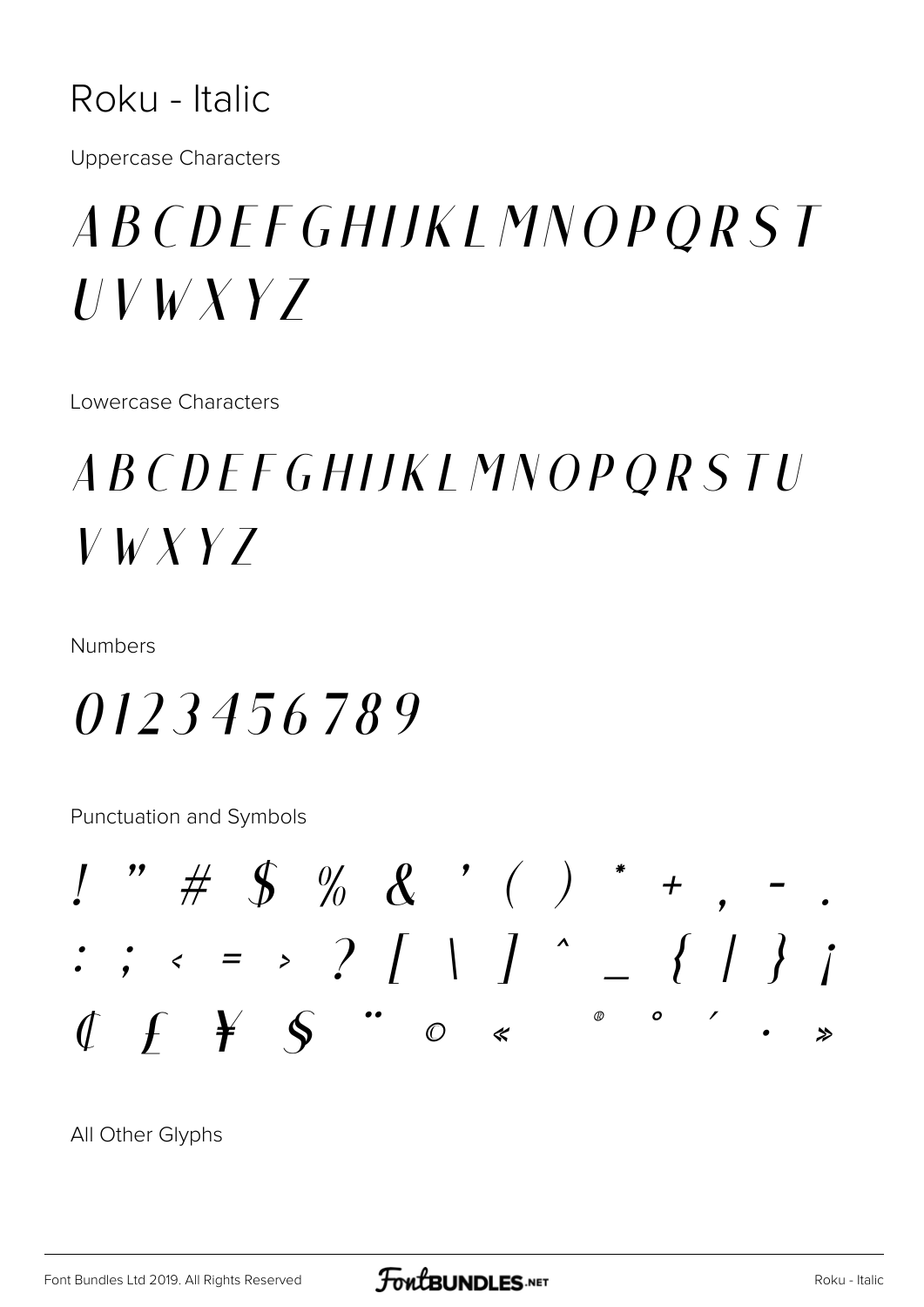# *À Á Â Ã Ä Å Æ Ç È É Ê Ë Ì Í Î Ï Ð Ñ Ò Ó Ô Õ Ö × Ø Ù Ú Û Ü Ý Þ ß à á â ã ä å æ ç è é ê ë ì í î ï ð ñ ò ó ô õ ö ÷ ø ù ú û ü ý ÿ*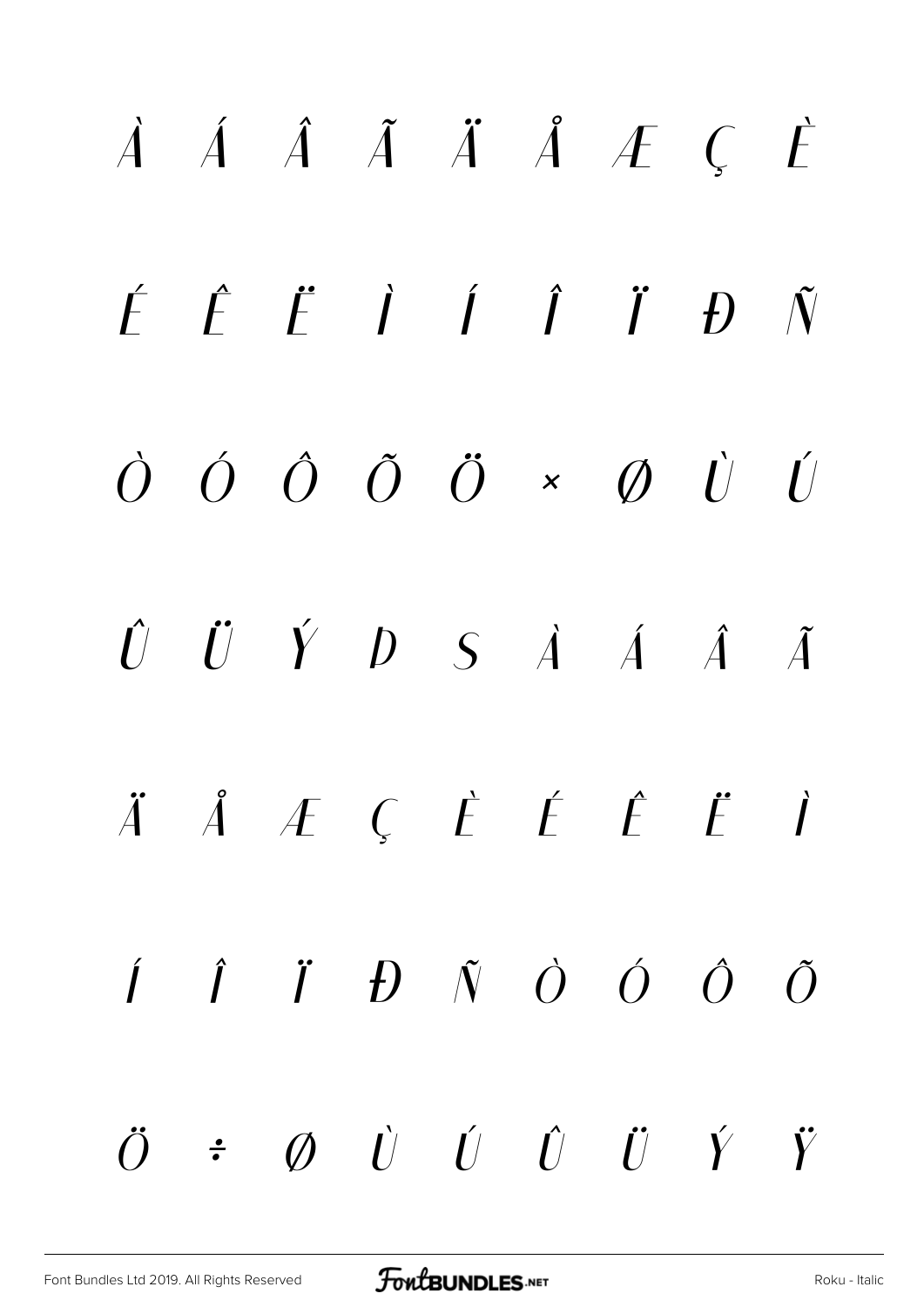

 $\mathbb{M}$  $\mathbf{f}$  $\boxtimes$ 

Font Bundles Ltd 2019. All Rights Reserved

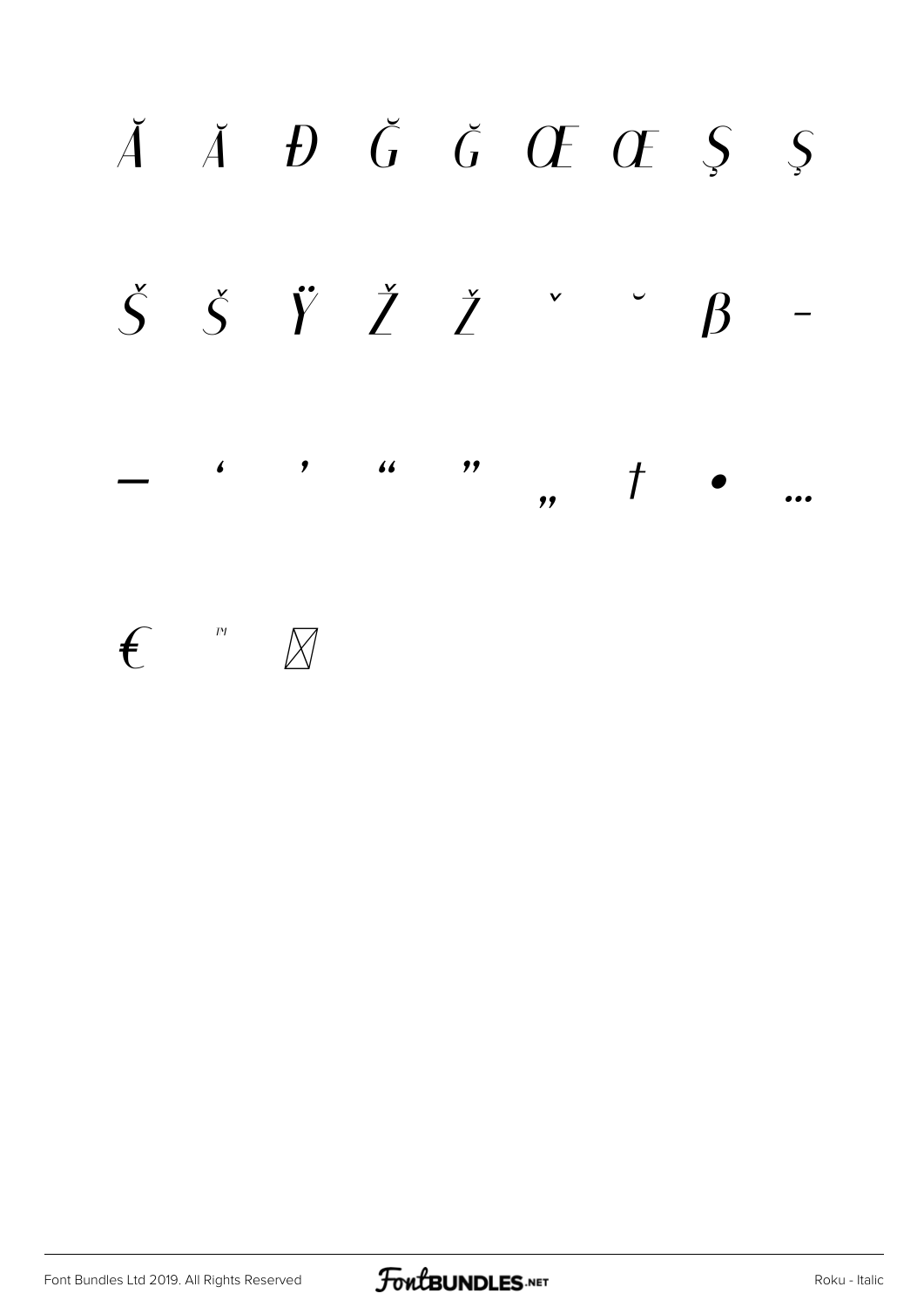#### Roku - Regular

**Uppercase Characters** 

## ABCDEFGHIJKLMNOPQRST  $UVWXYZ$

Lowercase Characters

## ABCDEFGHIJKLMNOPQRSTU  $V$  W X Y  $Z$

Numbers

## 0123456789

Punctuation and Symbols



All Other Glyphs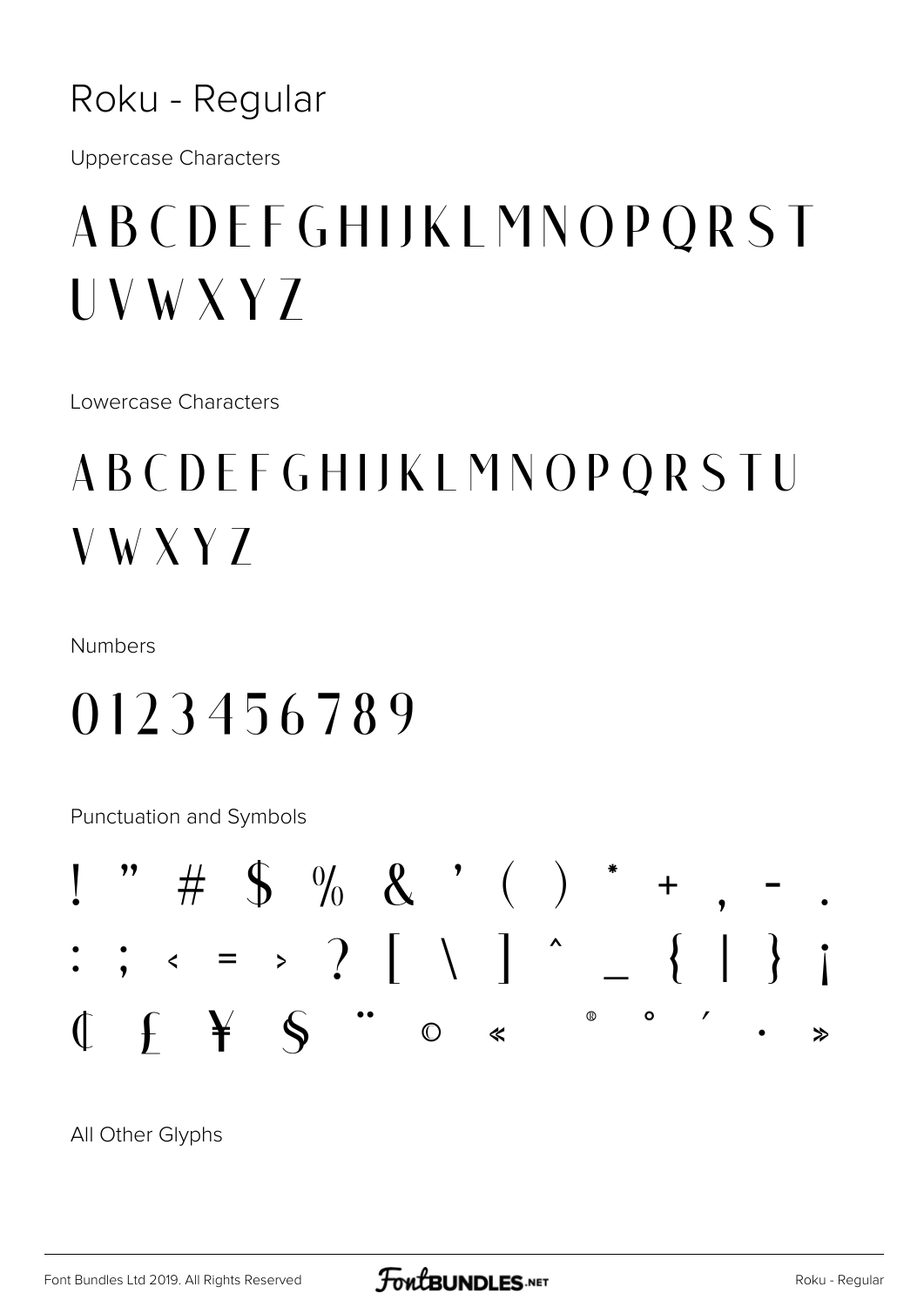# À Á Â Ã Ä Å Æ Ç È É Ê Ë Ì Í Î Ï Ð Ñ Ò Ó Ô Õ Ö × Ø Ù Ú Û Ü Ý Þ ß à á â ã Ä Å Æ Ç È É Ë Ë í î ï ð ñ ò ó ô õ ö ÷ ø ù ú û ü ý ÿ